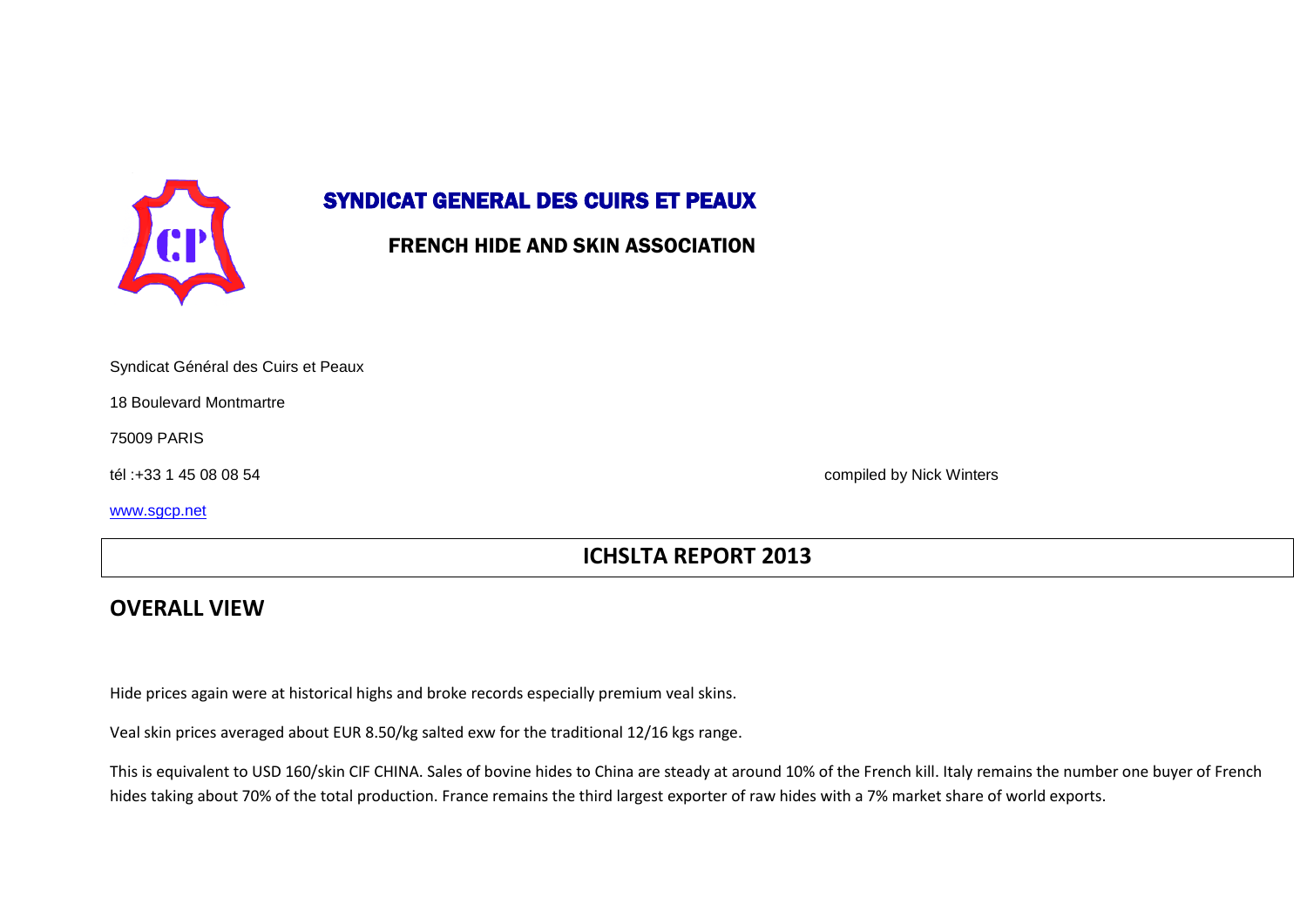#### **MAIN PRODUCTION FACTS**

The French cattle herd stands at 19,179 million head down 0.5%. The EU 27 state cattle herd is reported at 87,861 million head up 0.2% compared to 2012. EU 27 state kill expressed in tonnes of beef was down 2.8%.

French Bovine Kill figures ended at 3.336 million head. This is 4.8% below levels of 2012. (Cumulating a reduction of 10.6% over 24 months) The biggest drop was on Cows down 10.0% with a total of 1.66 million slaughtered. Male bovine cattle were up 4.4% with a total of 1.24 million head. Heifers were down 7.5% at 435 772 head killed and Steers down 11.3% with 179 372 head.

French bovine production is expected to increase slightly in 2014. Farmers will continue to increase dairy herds before the end of the quota system. The Dairy cow kill is expected to increase about 2.5% in 2014. Certain beef cows that were kept for over for slaughter from 2013 to qualify for other subsidies could increase this kill by as much as 6%, with the overall cow kill expected to increase about 4% during the year. Bull kills expected to increase about 1% with more being slaughtered in the first 6 months.

Overall we expect the French Bovine kill to increase about 3%.

Production costs for calf famers were extremely high. Milk powder costs increased 29% over the year and sufficient sales of veal meat were hard pushed. The kill was down 3.5% at 1.332 million head and an average carcass weight of 136 kgs.

2014 will depend on the French domestic consumption of veal meat but we expect the kill to be down another 2.0% which will be the third year in a row in negative territory.

Ovine slaughter reduced in 2013 by 2.9% compared to 2012.

Kill figures as follows: Lambs 3.682 million (-2.9%) Sheep 0.563 million (+0.7%) and Goats 0.779 million (-5.4%). French consumption of ovine meat was down 3% for the year.

The kill is again expected to reduce by 1% this year.

France has the 5<sup>rd</sup> largest herd of sheep and lamb in Europe (5.7 million head) behind :

UK 14.2 million, SPAIN 12.3 million, Greece 6.9 million, Italy 6.3 million.